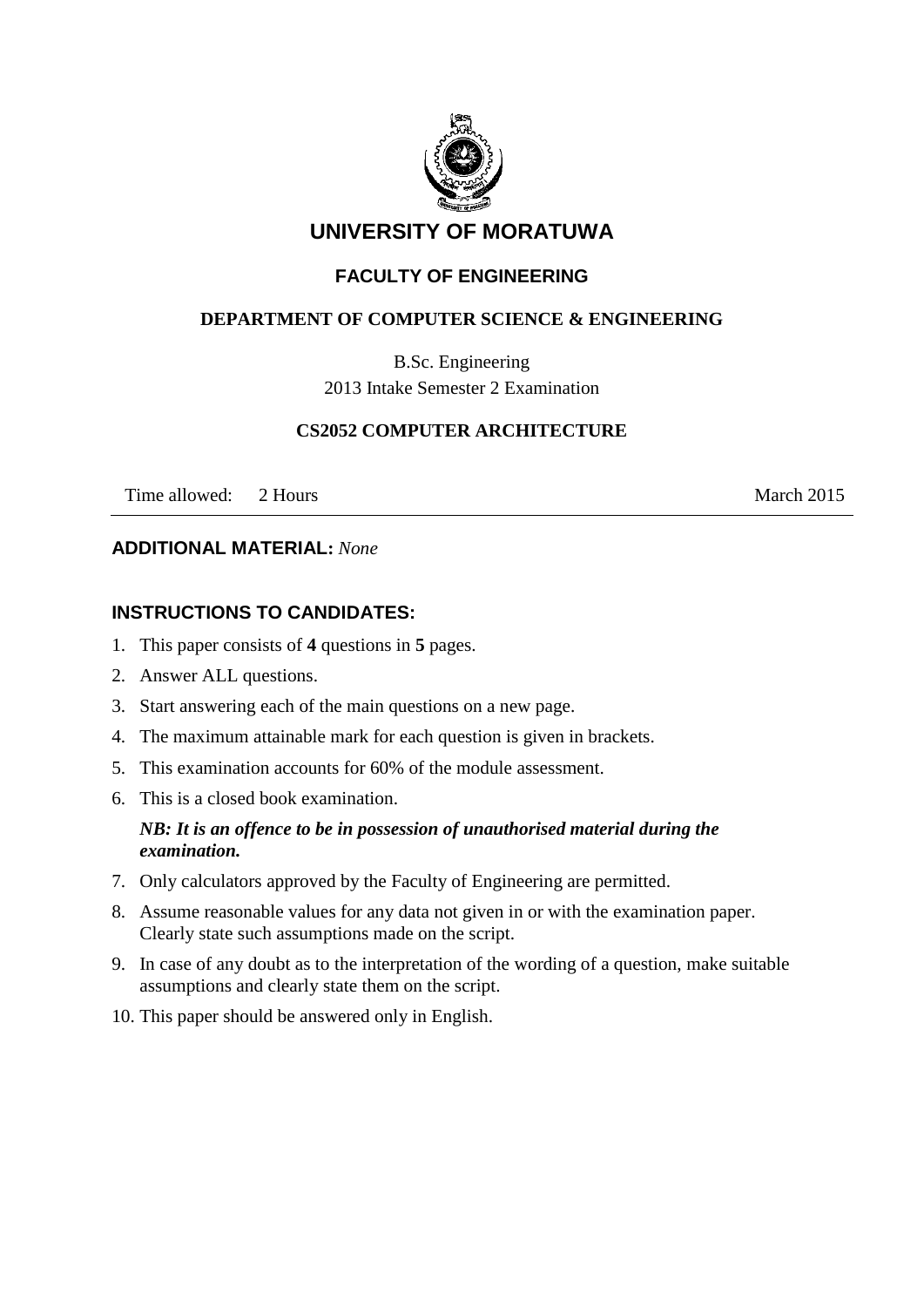## **Question 1 [25 marks]**

Figure 1 shows the block diagram of a simple microprocessor (a.k.a. nanoprocessor). Answer following questions based on Figure 1.



Figure 1 – High-level diagram of the microprocessor.

- (i) This design separates the data access from instruction access. List an advantage and a disadvantage of such a design. [2 marks]
- (ii) Calculate size of the Program Counter (i.e., number of bits *n* in Figure 1). [2 marks]
- (iii) How many bits are required to select a register from the Register Bank (i.e., number of bits *k* in Figure 1)? [2 marks]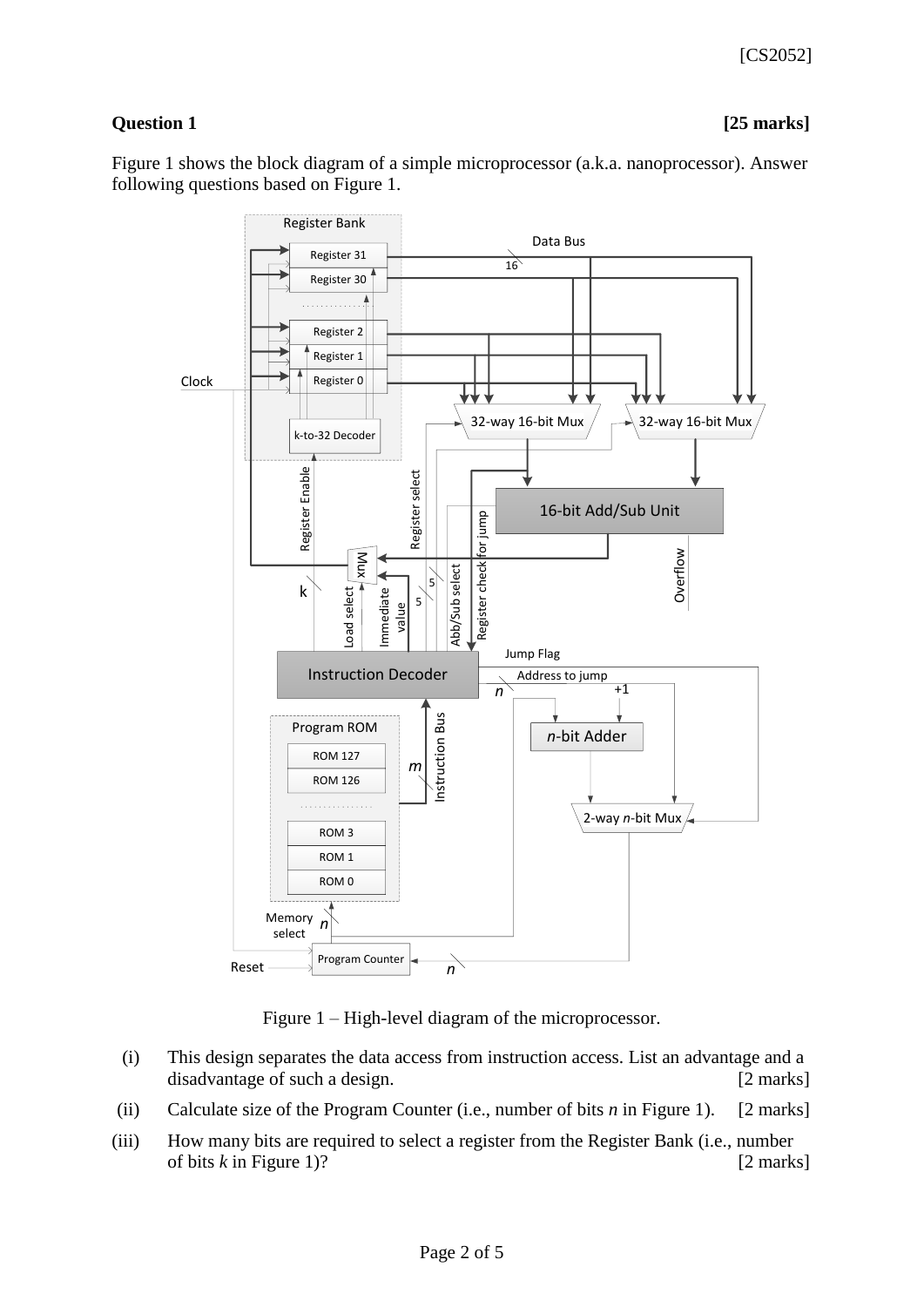|  | One of the instructions supported by the microprocessor can be defined as follows: |
|--|------------------------------------------------------------------------------------|
|  |                                                                                    |

| <b>Instruction</b> | ADD R1, R2                                                                                                               |                                                                                                                                             |  |  |  |
|--------------------|--------------------------------------------------------------------------------------------------------------------------|---------------------------------------------------------------------------------------------------------------------------------------------|--|--|--|
| <b>Description</b> | Add registers R <sub>1</sub> and R <sub>2</sub> and store results on R <sub>1</sub> , i.e., $R_1 \leftarrow R_1 + R_2$ . |                                                                                                                                             |  |  |  |
|                    | $R_1, R_2 \in [0, 31]$                                                                                                   |                                                                                                                                             |  |  |  |
|                    |                                                                                                                          | <b><i>m</i>-bit instruction</b>   1 1 0   k-bits to indicate Register R <sub>1</sub>   k-bits to indicate Register R <sub>2</sub>   x x x x |  |  |  |

- (iv) What is the word length of an instruction? [3 marks]
- (v) Write the machine code for the following instruction. [3 marks] ADD 0x3, 0x12
- (vi) Briefly explain how the above instruction can be implemented on the microprocessor. Clearly identify what components to activate and how to activate them. [7 marks]
- (vii) If the Program ROM can store 128 such instructions, what is the total capacity of the Program ROM in bytes? [2 marks]
- (viii) Briefly discuss two techniques that can be used to reduce the power consumption of this microprocessor. [4 marks]

### **Question 2** *CO CO CO CO CO***<b>** *CO CO CO CO CO CO*

- (i) Show the schematic diagram of a 2-to-4 decoder built using a demultiplexer.[3 marks]
- (ii) A 3-bit counter has the following state transitions:

 $0.01 \rightarrow 0.10 \rightarrow 100 \rightarrow 0.00 \rightarrow 0.01 \rightarrow 0.10 \rightarrow 100 \rightarrow 0.00 \rightarrow ...$ 

Show the schematic diagram of this counter built using D Flip Flops. Your answer should include the truth table, Karnaugh Maps, and schematic diagram. [11 marks]

- (iii) Using the 2's Complement calculate **91 – 61**. Note that registers are 8-bit. [3 marks]
- (iv) Represent 5.718 using Single Precision, IEEE Floating Point standard. [4 marks]

Hint: Single Precision standard has a 23-bit mantissa, 8-bit exponent, and 1-bit sign. The exponent is calculated as  $E = e + 127$ .

(v) For a given application, 30% of the instructions require memory access. Miss rate is 3%. An instruction can be executed in 1 clock cycle. L1 cache access time is approximately 3 clock cycles while L1 miss penalty is 72 clock cycles. Calculate the average memory access time. [4 marks]

## **Question 3 [25 marks]**

(i) Given an integer *x*, write an Assembly program to calculate its cube  $x^3$ . For example, if  $x = 3$ ,  $x^3 = 27$ . Provide comments for your code. [14 marks]

Assume the microprocessor has 20, 8-bit general purpose registers labelled as R1, R2,  $\ldots$  R20.  $x \in [1, 6]$ . It is ok to assume x is already stored in one of the general purpose registers. Use only the instruction set given in the Appendix (see page 5).